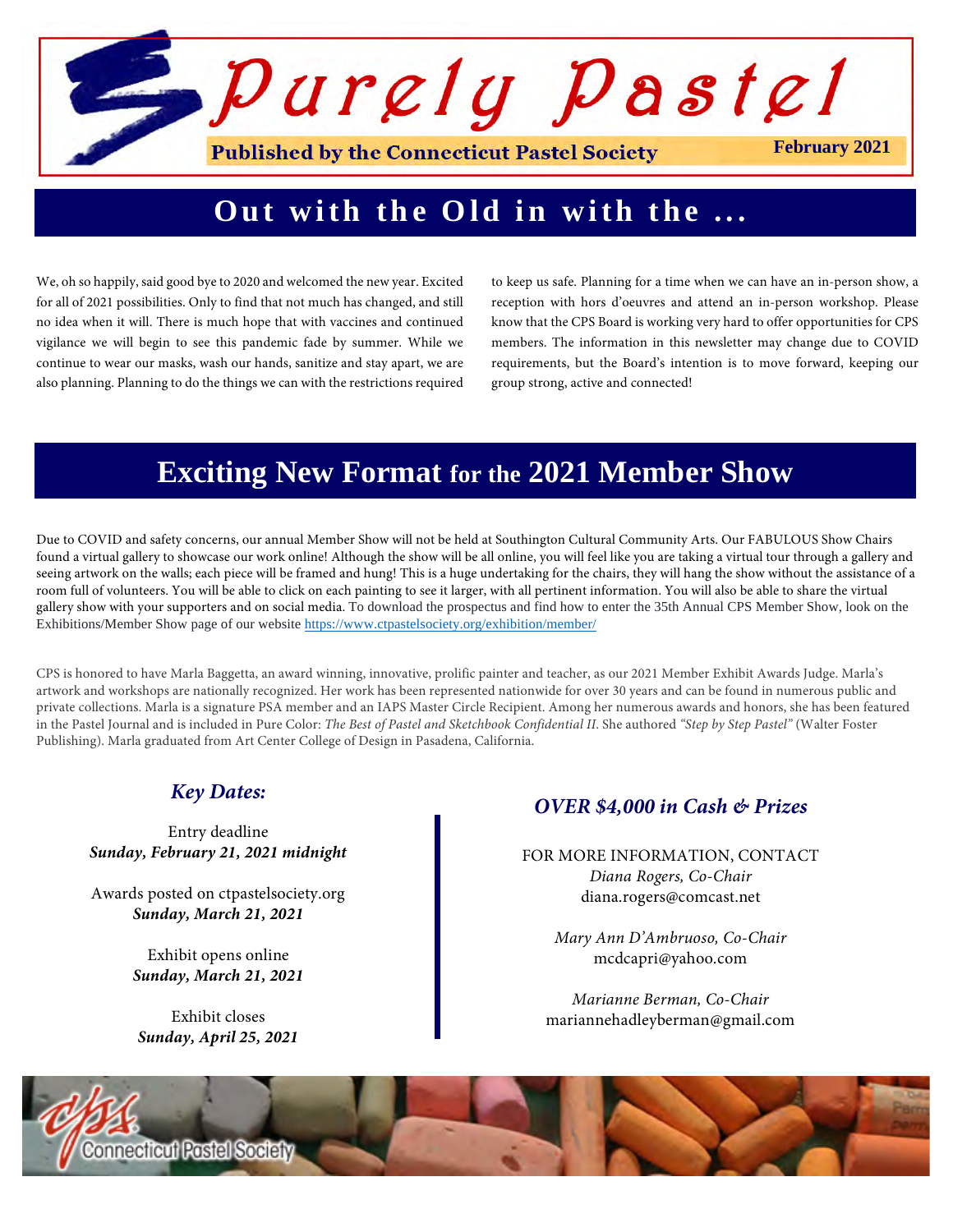# Artist Feature: Vicki Rooney



Such a pleasure to interview Vicki Rooney for this feature. I met Vicki shortly after I became a Member of CPS when I volunteered to help with the Renaissance Show. I honestly don't remember what I did that first year that was of service, but I got a glimpse of what Vicki did and I was impressed! As I've worked with her since I have come to admire her dedication and commitment to CPS and the Renaissance Show. I wanted to feature her because I would like all the members of CPS to have the opportunity to know and admire her for her work on the show as well as her art!

Vicki has co-chaired the Renaissance Show for 4 years. The show is a national juried show held in high regard in the pastel community. It has a reputation for its high standard of artwork, jurors of selection and awards judges. The show is a large undertaking, venues are secured 2 years in advance and planning for the next show begins the day after the current show closes. There are a few periods of inactivity throughout the year, but as the show date nears the amount of

work intensifies. During our interview Vicki expressed her gratitude for the co-chairs she worked with over the years and the expertise and help of CPS board members and volunteers.

Of the show Vicki said: *"I would like everyone to know that as big an undertaking as it was, it was also an honor for me to hold the position of co-chair for so many years, to be trusted with that responsibility and to serve CPS."*

I think that quote explains Vicki best, she is committed and dedicated, humble and honored to serve! She told me that one of the things that was really nice about the position was the gratitude and appreciation she received from artists and CPS members, either in person or in email communication. The 'Thank you for all you do' made the effort worth it! According to Vicki she also enjoyed "the interaction with so many artists I never would have met if not for the Renaissance Show, whether in person, over the phone or through email; connecting with so much talent and artists I admire was a definite highlight of the position."



*Portrait of Peony 16x12*

As an artist Vicki has always strived to connect with the viewer. "I would like my work to be felt by the viewer, whatever that means to them, not just another pretty picture." She has always danced back and forth between art, music and writing. She has a collection of novels, screen plays, short stories and songs that she wrote, that now fill up a drawer. She says "although none of them were ever published and it's unlikely that they will ever be, it's like the mounting piles of pastel paintings…I have them, I know I did them, and that feels good!" She says



*Esperance Roses 20x16*

she has always been creative, and music was her first love. She studied jazz piano for many years, until she hurt her hand and began painting 10 years ago. She studied with Rae Smith, taking weekly painting classes for 6 years. She is grateful for those classes with Rae, as well as for all the artists who share their talent at workshops, classes and online. They have all helped her improve her skills over the years.

Although this has been a difficult year, it was a good art year for Vicki. She won awards in 3 different shows! "I don't put a lot of emphasis on winning awards or getting into shows, but winning definitely feels better than not! It is a nice acknowledgement from peers that my work is progressing."

I am looking forward to seeing Vicki and her painting at the 2021 Renaissance Show – well rested, enjoying beautiful art and the reception. I will thank her for graciously helping me understand the work involved in making a show come to life. I will also not forget to thank the show chair/co-chairs of all the shows I have the fortune of being in in the future.

Thank you Vicki and wishing you continued success on your artistic journey!



*Lavender Dream 16x12 Bottle Light 20x16*



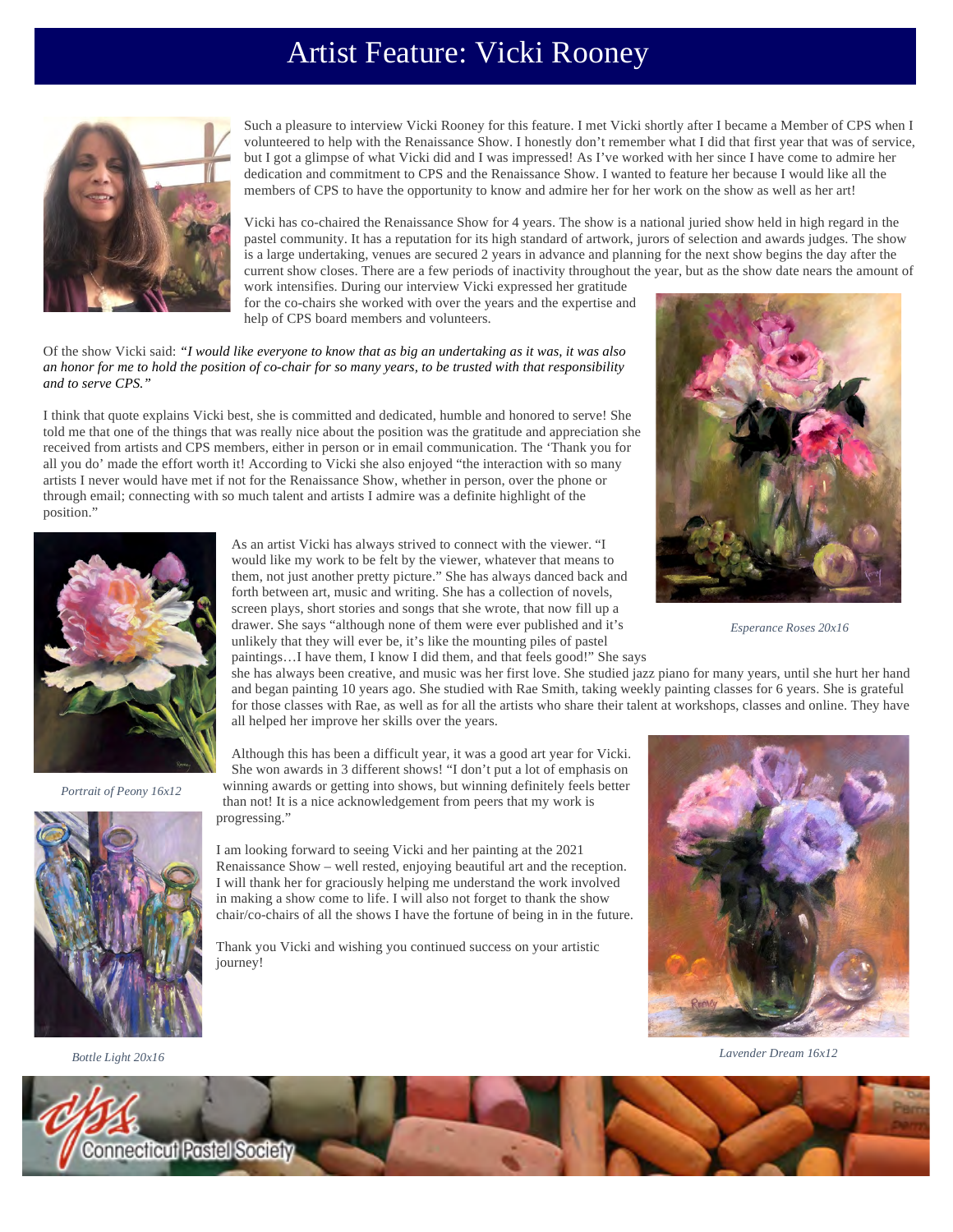# 2021 Workshops

#### **Connecticut Pastel Society is proud to present three exciting Workshops for 2021!**

These classes are offered on a first come, first served basis, so don't wait to reserve your spot! Registration is **online only** and is found on our website. These classes are already filling.

If CPS cancels any workshop due to the Coronavirus, the tuition will be refunded to you in full. Please see our Cancellation & Refund Policy posted on our website.

Tuition for the three day workshops is \$350.00 for Members and \$375.00 for Non Members. For more information on all of these workshops, please visit www.**ctpastelsociety.org**, under the Education Tab.

If you have any questions, please contact: MaryAnn D'Ambruoso, Workshop Co-Chair /mcdcapri@yahoo.com Katy Despot, Workshop Co-Chair / kdespot2@gmail.com

### **NANCY NOWAK, PSA, IAPS-EP**

| Dates:          | June 25, 26, 27                      |
|-----------------|--------------------------------------|
| Time:           | $9 - 4$                              |
| Location:       | Southington Community Cultural Arts, |
| Southington, CT |                                      |

#### **"Taking Your Pastels To The Next Level"**

Nancy travels to us from Atlanta and focuses on helping art students with insightful knowledge to broaden their skills and think like a Master painter! Learn many of the techniques of composing and designing your painting, including how to select and work from a reference photo and the importance of simplifying, massing and telling a story. Learn to create this Wow Factor to elicit an emotional response from the viewer through discussion and critique. This workshop includes lots of one on one at your easel, combining en plein air work on Day Three with the knowledge you gained in Day One and Two in the studio.

### **NANCIE KING MERTZ, PSA-MP, IAPS-EP,**

| Dates:    | August 20, 21, 22                      |
|-----------|----------------------------------------|
| Time:     | $9 - 4$                                |
| Location: | Florence Griswold Museum, Old Lyme, CT |

#### **"Painting Structures In Your Landscape"**

Examine space, perspective and design through hands on lessons to help you gain confidence with Nancie King Mertz from Chicago! This en plein air workshop is all about using rapid plein air pastel methods to help you "get the drawing right". We will turn your favorite views into dramatic, expressive paintings using an early brushwork technique in the darks, and by using one and two point perspective. Nancie offers short demos throughout the workshop to help clarify her techniques

### **DAWN EMERSON, PSA Signature Member**

| Dates:          | October 29, 30, 31                                |
|-----------------|---------------------------------------------------|
| Time:           | $9 - 4$                                           |
| Location:<br>CТ | Southington Community Cultural Arts, Southington, |

#### **"Pastel Innovations"**

Dawn offers us something very unique - a fast paced, fun exploration of the many techniques in her new book *Pastel Innovations.* The goal of this class is to enhance each artist's mark making language through the use of non-traditional drawing tools, thereby opening up new possibilities for self-expression through additive and subtractive layering of imagery! Students will focus on the six elements of art, brayer drawing, Monotype making, carving into dry ground and an analogous color assignment. Get ready to be charged up by this fabulous innovator from Oregon!

## WELCOME New Members

It is always exciting to have new artists join us on our journey! If you have the opportunity to meet any of our new members, please welcome them kindly to CPS.

> *Laura Bleau Deborah LaFogg-Docherty Elaine Langer Matthew Ward*